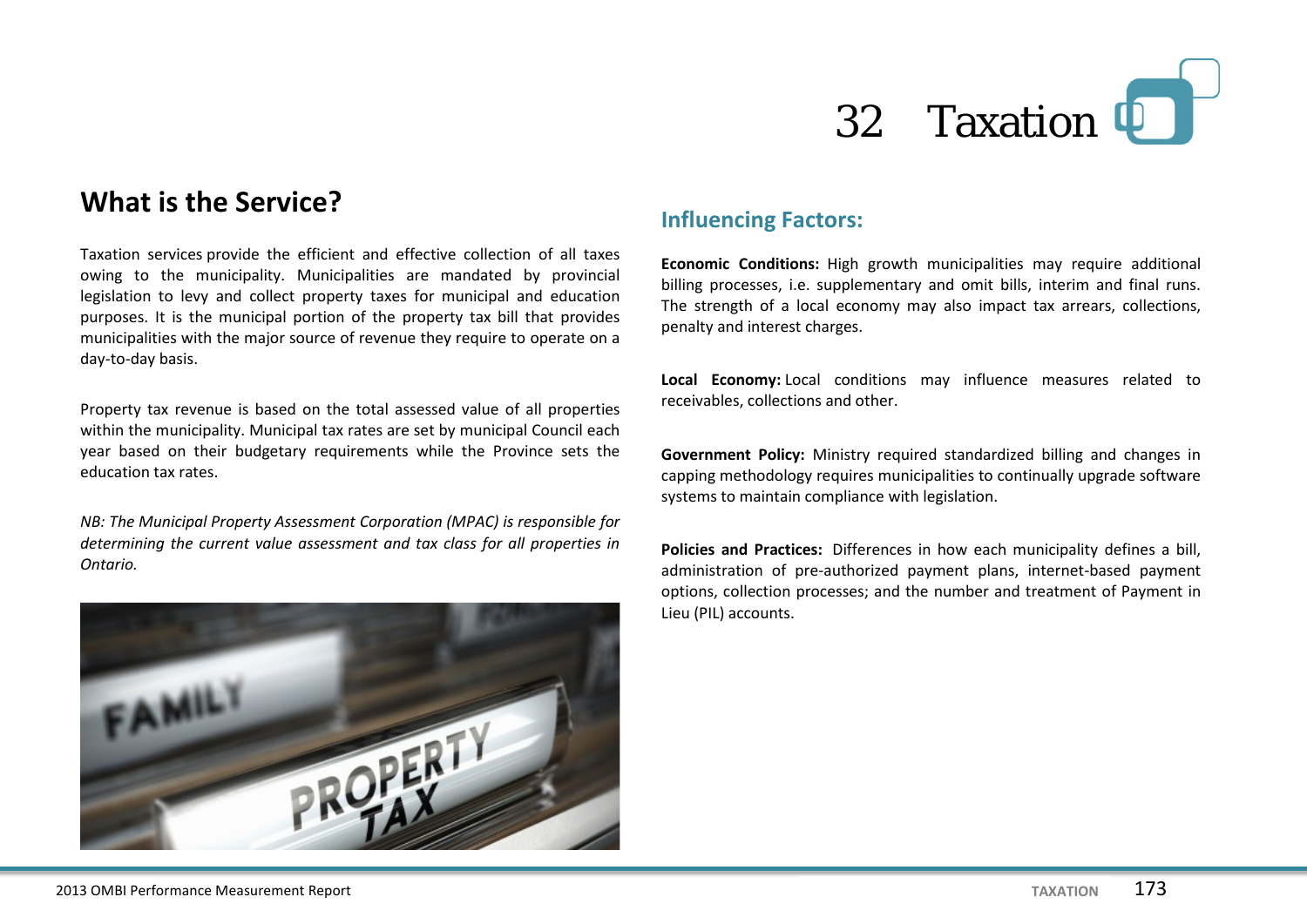# **Taxation**

### **What percent of current year's tax dollars is outstanding?**

*Fig 32.2 Current Year's Tax Arrears as a Percent of Current Year Levy*



*Source: TXRS135 (Community Impact)*

*Note: The strength of a local economy may also impact tax arrears, collections and penalty and interest charges.*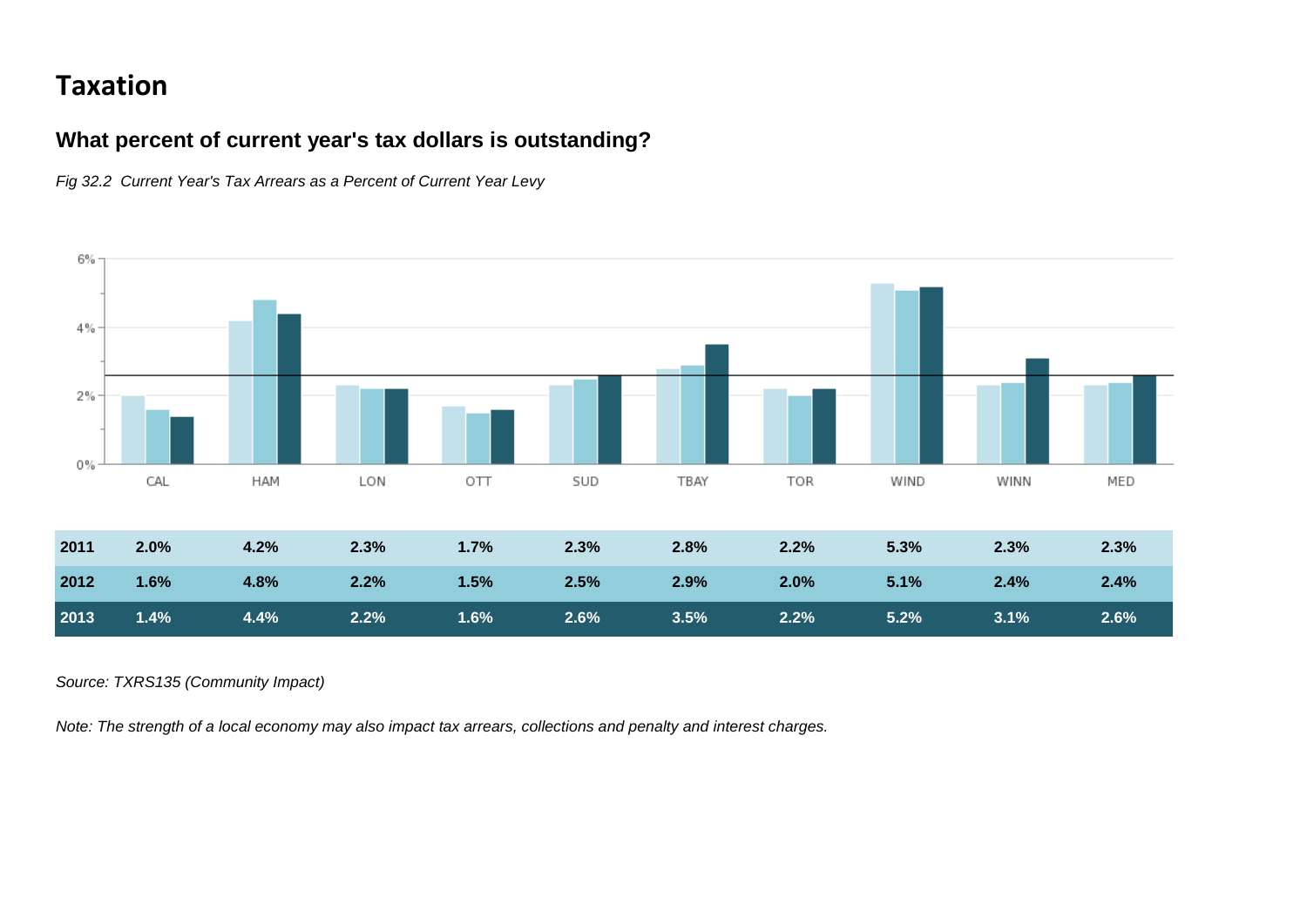### **What percent of the prior year's tax arrears were not collected in the current year?**

*Fig 32.2 Percent of Prior Year's Tax Arrears Not Collected in the Current Year as a Percent of the Current Year Levy*



*Source: TXRS140 (Community Impact)*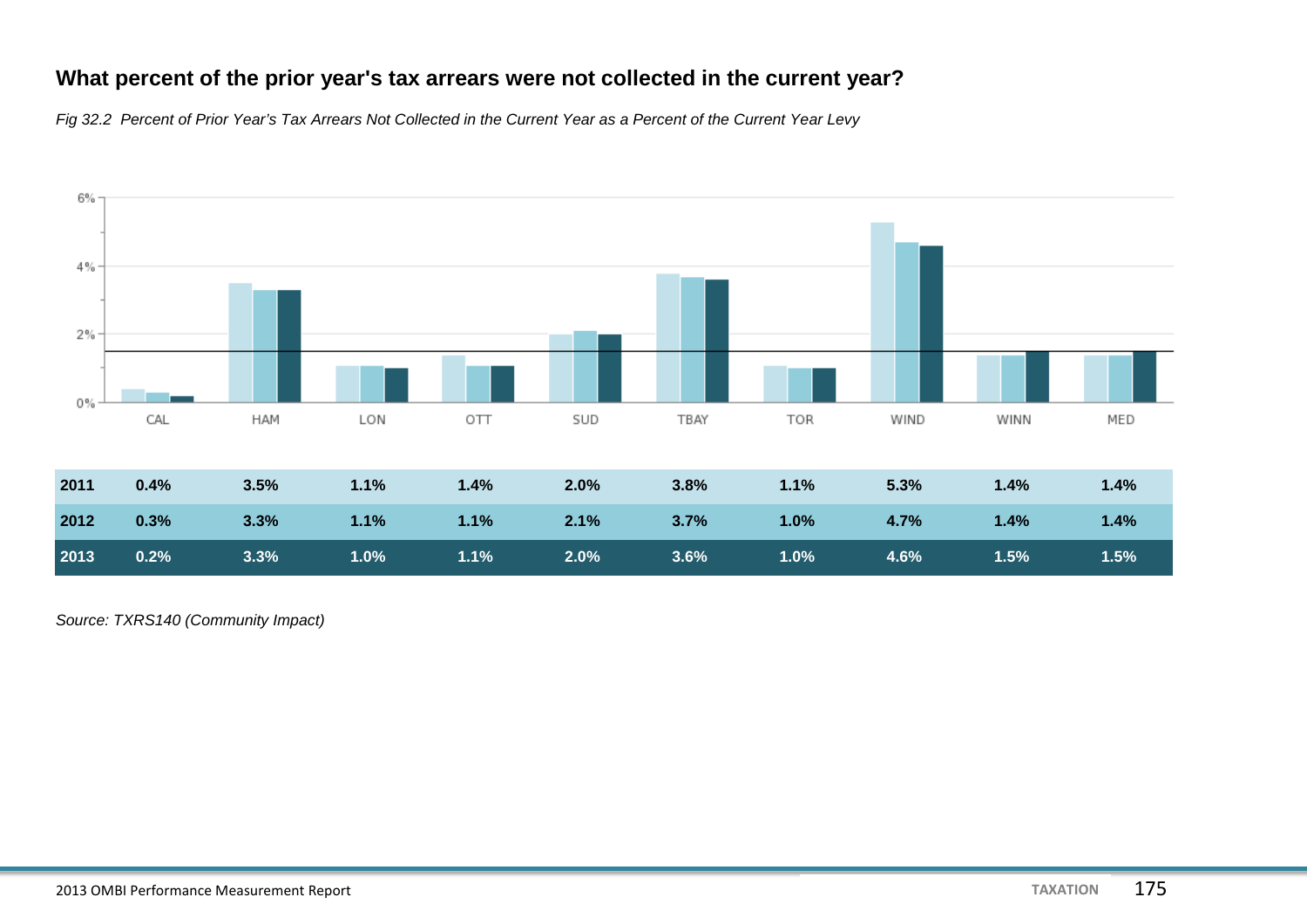#### **How many tax bills were issued per account?**

*Fig 32.3 Total Number of Tax (Interim, Final, Supps, Omits & Letters) and Payment in Lieu (PIL) Bills Issued Annually per Account Maintained/Serviced*



*Source: TXRS206 (Service Level)*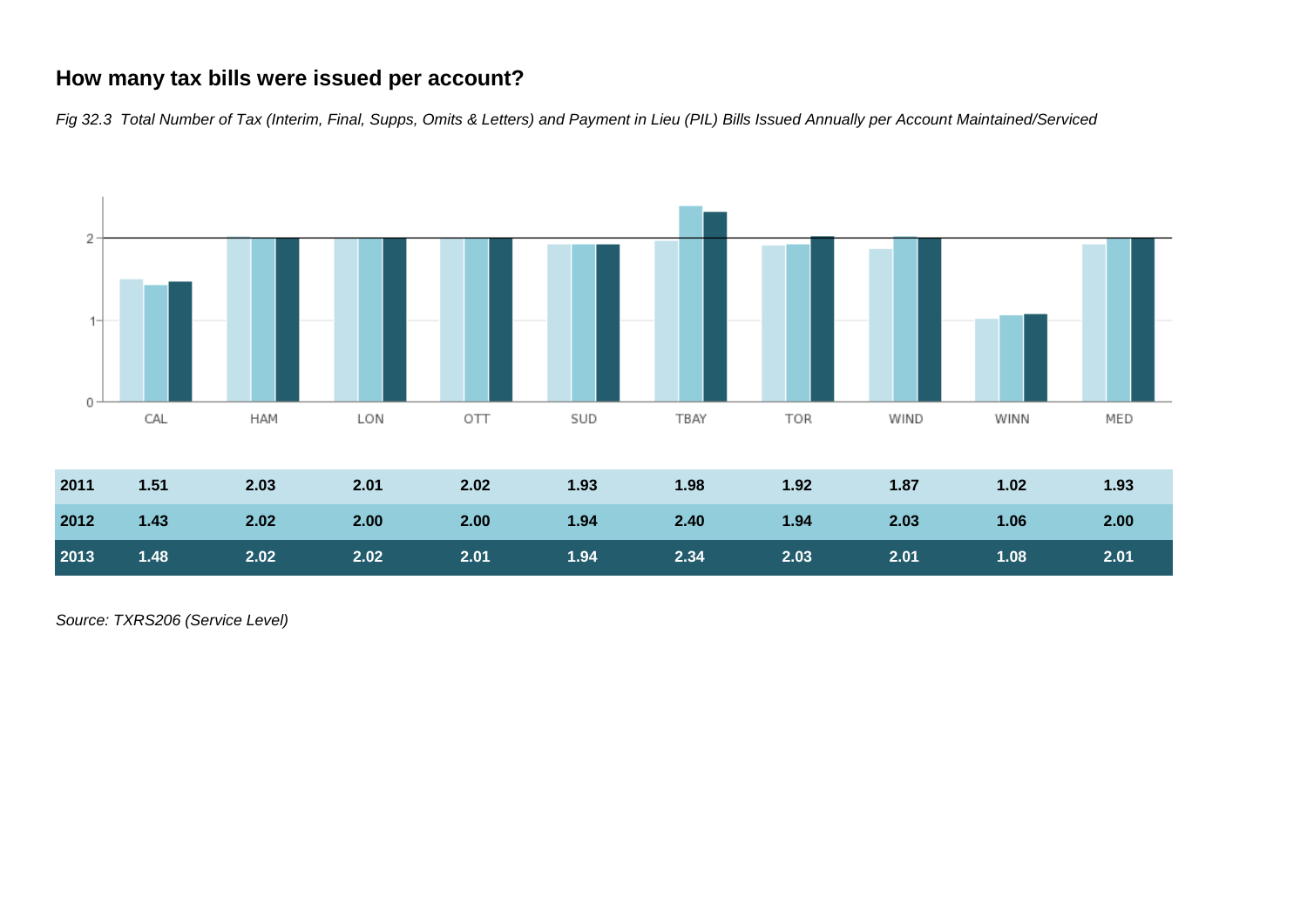## **What percent of accounts use pre-authorized payment plans?**

*Fig 32.4 Percent of Accounts (All Classes) Enrolled in a Pre-Authorized Payment Plan*



*Source: TXRS405 (Customer Service)*

*Note: The number of installments/due dates may impact the enrollment in pre-authorized payment plans.*